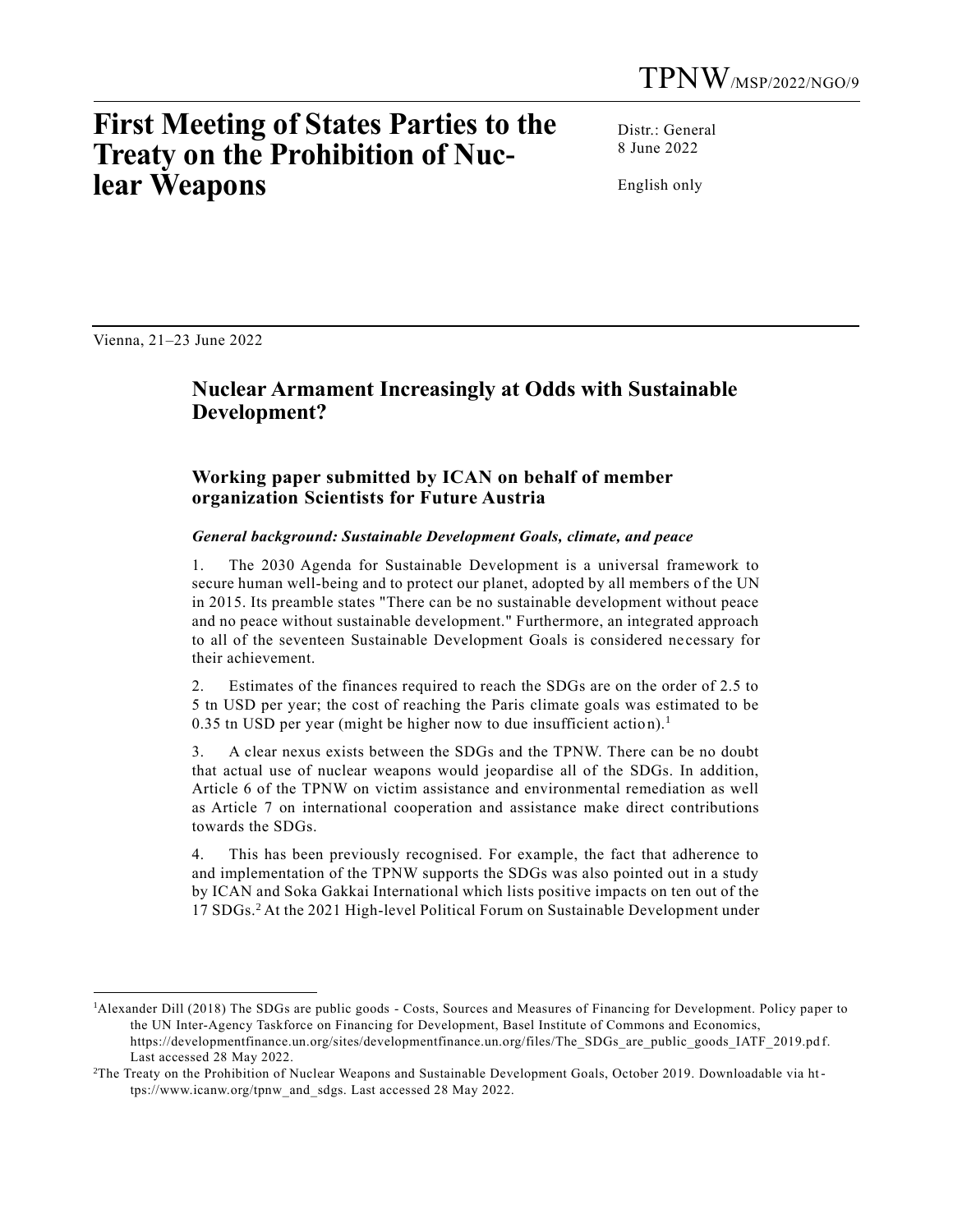the auspices of ECOSOC, a panel was devoted to the discussion of how engagement in nuclear disarmament fosters the achievement of the SDGs. <sup>3</sup>

5. Among the SDGs, climate action is especially urgent. Already the heading of Goal 13 reads "Take *urgent* action to combat climate change and its impacts", in correspondence with the preamble, recognising that due to climate change, "the survival of many societies, and of the biological support systems of the planet, is at risk".

6. At COP 21, the Parties to the UNFCCC agreed on the landmark "Paris Climate Agreement"<sup>4</sup> which by now, with 193 ratifications, has reached practically universal acceptance. States have committed to keep "a global temperature rise this century well below 2°C above pre-industrial levels and to pursue efforts to limit the temperature increase even further to 1.5°C". The Agreement furthermore mandates, *inter alia*, to make "finance flows consistent with a low GHG emissions and climate-resilient pathway".<sup>5</sup>

7. However, humanity lags behind. According to UNEP's 2020 Emissions Gap Re port "Current NDCs remain seriously inadequate to achieve the climate goals of the Paris Agreement".<sup>6</sup> The UNEP 2021 Adaptation Gap Report found that "Estimated adaptation costs in developing countries are five to ten times greater than current public adaptation finance flows, and the adaptation finance gap is widening." <sup>7</sup>

8. The reports of the 6th assessment cycle of the IPCC were completed in spring 2022, confirming previous findings and underlining again the urgency of action. The Summary For Policymakers of WG III Report states: "All global modelled pathways that limit warming to  $1.5^{\circ}C$  (>50%) with no or limited overshoot, and those that limit warming to  $2^{\circ}C$  ( $>67\%$ ) involve rapid and deep and in most cases immediate GHG emission reductions in all sectors." And: "Average annual modelled investment requirements for 2020 to 2030 [in agreement with Paris Agreement goals] are a factor of three to six greater than current levels".<sup>8</sup> In the words of the UN Secretary General: "First, we must keep the goal of 1.5°C alive. This requires greater ambition on mitigation and immediate concrete action to reduce global emissions by 45 % by  $2030$ ".<sup>9</sup>

9. The 2015 UNFCCC COP 21 in Paris set a roadmap for developed countries to provide 100 bn USD of climate finance yearly to developing countries by 2020.<sup>10</sup> This target was still not reached in 2021, and it thus was one of the main topics at the COP 26 in Glasgow.<sup>11</sup>

10. Resource limitations are felt in several dimensions: six of the nine planetary boundaries have already been transgressed.<sup>12</sup> Nuclear weapon production has its share of environmental burden, especially through the mining, milling, refining and con -

<sup>3</sup>https://sdgs.un.org/sites/default/files/2021-07/Conceptnote%28HOPe%29%20%281%29.pdf. Last accessed 28 May 2022. <sup>4</sup>https://unfccc.int/files/essential\_background/convention/application/pdf/english\_paris\_agreement.pdf. Last accessed 28 May 2022.

<sup>5</sup>https://unfccc.int/process-and-meetings/the-paris-agreement/the-paris-agreement/key-aspects-of-the-paris-agreement. Last accessed 28 May 2022.

<sup>6</sup>https://www.unep.org/emissions-gap-report-2020. Last accessed 19 Dec 2020.

<sup>7</sup>https://www.unep.org/resources/adaptation-gap-report-2021 . Last accessed 28 May 2022.

<sup>8</sup>Working Group III Contribution to the IPCC Sixth Assessment Report (AR6), Summary for Policymakers. https://report.ipcc.ch/ar6wg3/pdf/IPCC\_AR6\_WGIII\_SummaryForPolicymakers.pdf (p. 32, 61). Last accessed 28 May 2022.

<sup>9</sup>https://www.un.org/sg/en/content/sg/statement/2021-11-01/secretary-generals-remarks-the-world-leaders-summit-cop-26-delivered-scroll-down-for-french-version. Last accessed 28 May 2022.

<sup>10</sup>https://unfccc.int/topics/climate-finance/the-big-picture/climate-finance-in-the-negotiations. Last accessed 28 May 2022. <sup>11</sup>https://ukcop26.org/cop26-goals/. Last accessed 28 May 2022.

<sup>12</sup>https://www.stockholmresilience.org/research/research-news/2022-04-26-freshwater-boundary-exceeds-safe-limits.html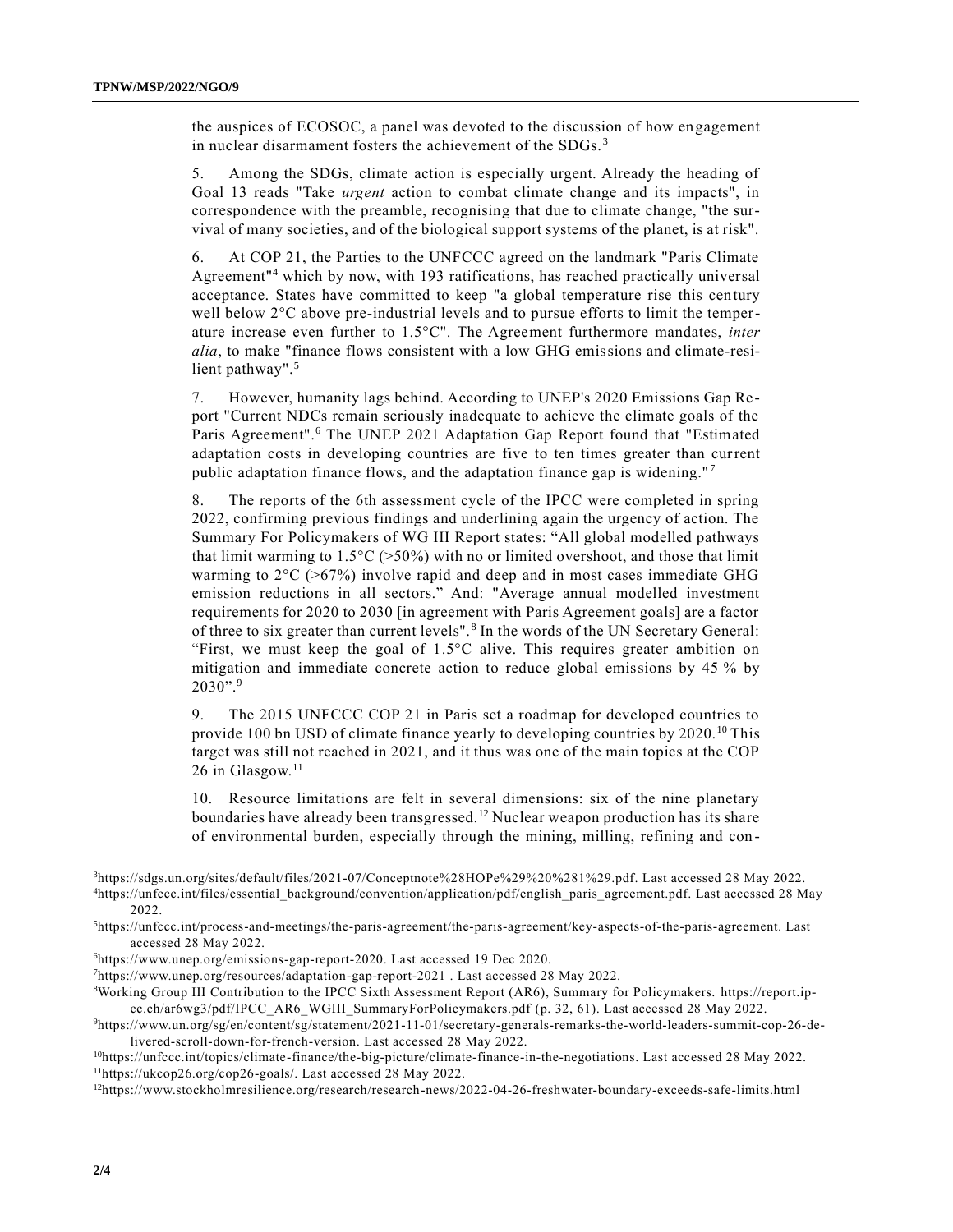version of uranium, and the processing of plutonium from spent fuel. Large tracts of land have been contaminated.<sup>13</sup>

11. It can also be noted that for years, the famous "Doomsday clock" of the Science and Security Board, Bulletin of the Atomic Scientists, lists nuclear war and global climate change as the leading existential threats to humankind. It appears proper to consider their nexus. An integrated approach to global catastrophic risks is argued for by, *inter alia*, the Global Challenges Foundation<sup>14</sup> and the Club of Rome.<sup>15</sup>

#### *Specific background: the nexus between climate and nuclear weapons*

12. Nuclear weapons and their delivery systems have already consumed signific ant resources. This includes finance, but also research and development, general workforce, energy, and natural resources including territory contaminated by radio activity. These activities continue, and all nuclear powers are said to be engaged in modernisation and / or build-up programmes.

13. The USA, for example, plan to spend 400 bn USD in 2017–26 on maintaining and comprehensively updating their nuclear forces. <sup>16</sup> For the period from 2017 to 2046, the costs for their nuclear weapon modernisation programme are estimated at 1.2 tn USD.<sup>17</sup> The lifetime costs for the next generation of the UK nuclear weapon systems including the new strategic submarines were estimated to amount to 300 bn USD.<sup>18</sup> France has foreseen 42 bn USD for maintenance and modernisation of its nuclear forces and infrastructure in the period 2019–2025.<sup>19</sup> Numbers for other nuclear-armed states are less well known.

14. Concerns have been expressed about a possible further erosion of the non-proliferation regime in the future, which would lead to even more resources being diverted to related activities. States may even now hedge for such scenarios by investing into nuclear dual-use projects that are economically problematic.

15. It should be recalled that the preamble to the TPNW reminds "that the establishment and maintenance of international peace and security are to be promoted with the least diversion for armaments of the world's human and economic re sources". On the background of the urgency of climate action as expressed in all relevant documents issued recently in the context of the UNFCC, UNEP, and IPCC, this call must be taken more seriously. Humanity cannot afford to continue spending very significant amounts of financial as well as non-financial resources on armament, especially on nuclear armament.

<sup>&</sup>lt;sup>13</sup>See for example Srivastava, et al. (2020). Environmental and Health Impact Due to Uranium Mining. In: Gupta, D., Walther, C. (eds) Uranium in Plants and the Environment. Radionuclides and Heavy Metals in the Environment. Springer, Cham. https://doi.org/10.1007/978-3-030-14961-1\_3.

<sup>14</sup>https://globalchallenges.org/. Last accessed 30 May 2022.

<sup>15</sup>https://www.clubofrome.org/impact-hubs/reframing-economics/stockholm50/. Last accessed 30 May 2022.

<sup>16</sup>https://www.cbo.gov/publication/52401. Last accessed 28 May 2022.

<sup>17</sup>https://www.cbo.gov/publication/53211. Last accessed 28 May 2022.

<sup>&</sup>lt;sup>18</sup>Report by Campaign for Nuclear Disarmement, UK, prepared for NPT/PrepCom 2017.

<sup>19</sup>SIPRI Yearbook 2021, p. 365.